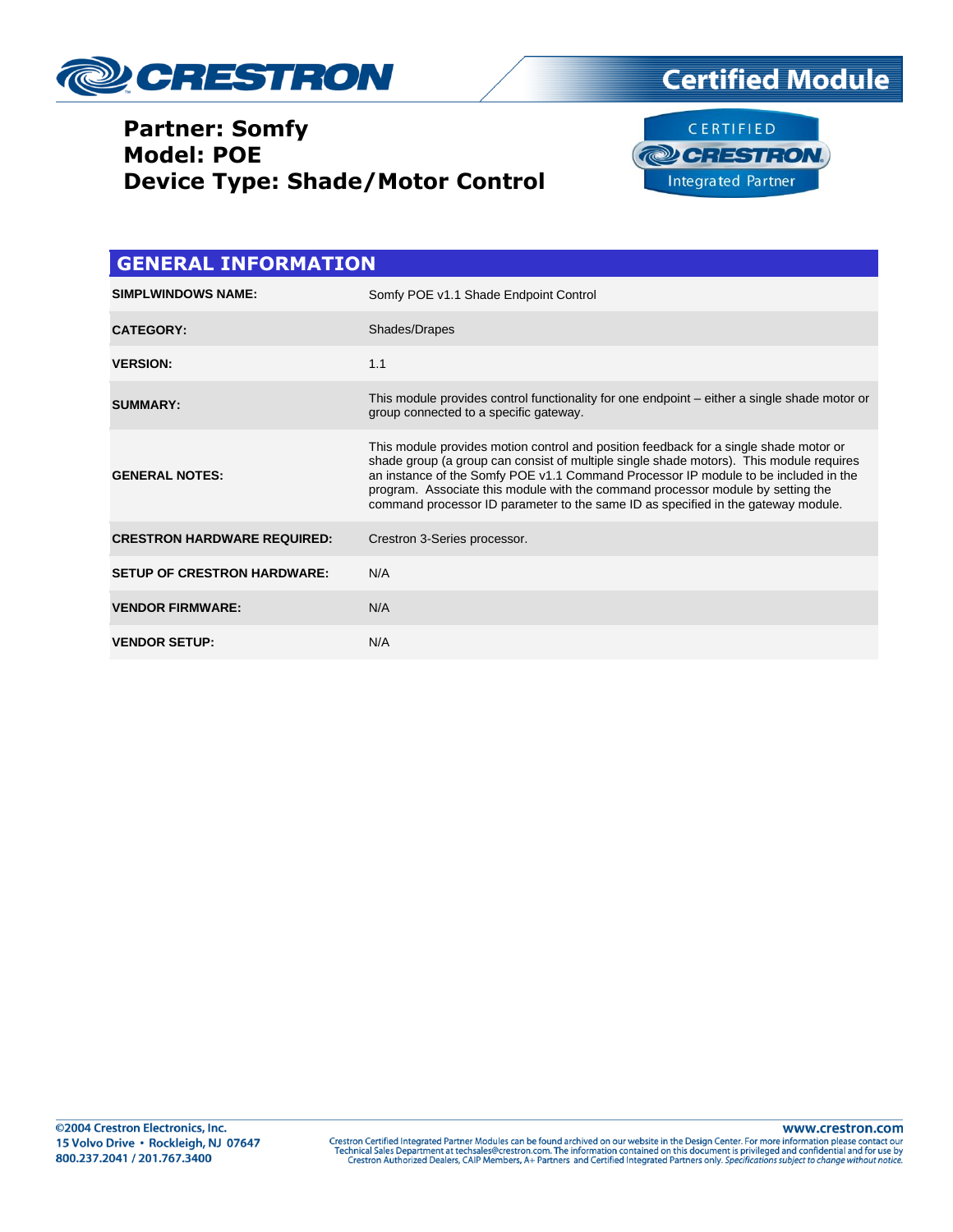





| <b>PARAMETER:</b>            |                                                                                                                                                                                                                                                                                                                                                                                                                   |
|------------------------------|-------------------------------------------------------------------------------------------------------------------------------------------------------------------------------------------------------------------------------------------------------------------------------------------------------------------------------------------------------------------------------------------------------------------|
| <b>Command Processort ID</b> | Setting to indicate the unique identifier for the command processor module that<br>controls this endpoint. A program can contain multiple command processor<br>modules for a deployment that includes multiple gateways. An endpoint is<br>associated to a specific gateway by setting the same value in this parameter that<br>matches the corresponding command processor module ID.                            |
| <b>Endpoint Type</b>         | Setting to indicate the type of endpoint this module controls, either <b>Single</b> to<br>reference an individual shade motor, or <b>Group</b> to reference a group of shade<br>motors.                                                                                                                                                                                                                           |
| Device ID                    | Setting to indicate the unique identifier of the endpoint. The meaning of this<br>parameter will differ depending on the Endpoint_Type selected. If EndPoint_Type is<br>Single, this parameter specifies the Device ID for the single motor this module will<br>control. If the Endpoint_Type is Group, this setting specifies the Device ID for the<br>single motor within the group to use for status feedback. |
| Group_ID                     | Setting to indicate the Group ID to control. This value is only relevant if<br>Endpoint Type selected is <b>Group</b> . If Endpoint Type is <b>Single</b> , double quotes ("")<br>should be used in this field.                                                                                                                                                                                                   |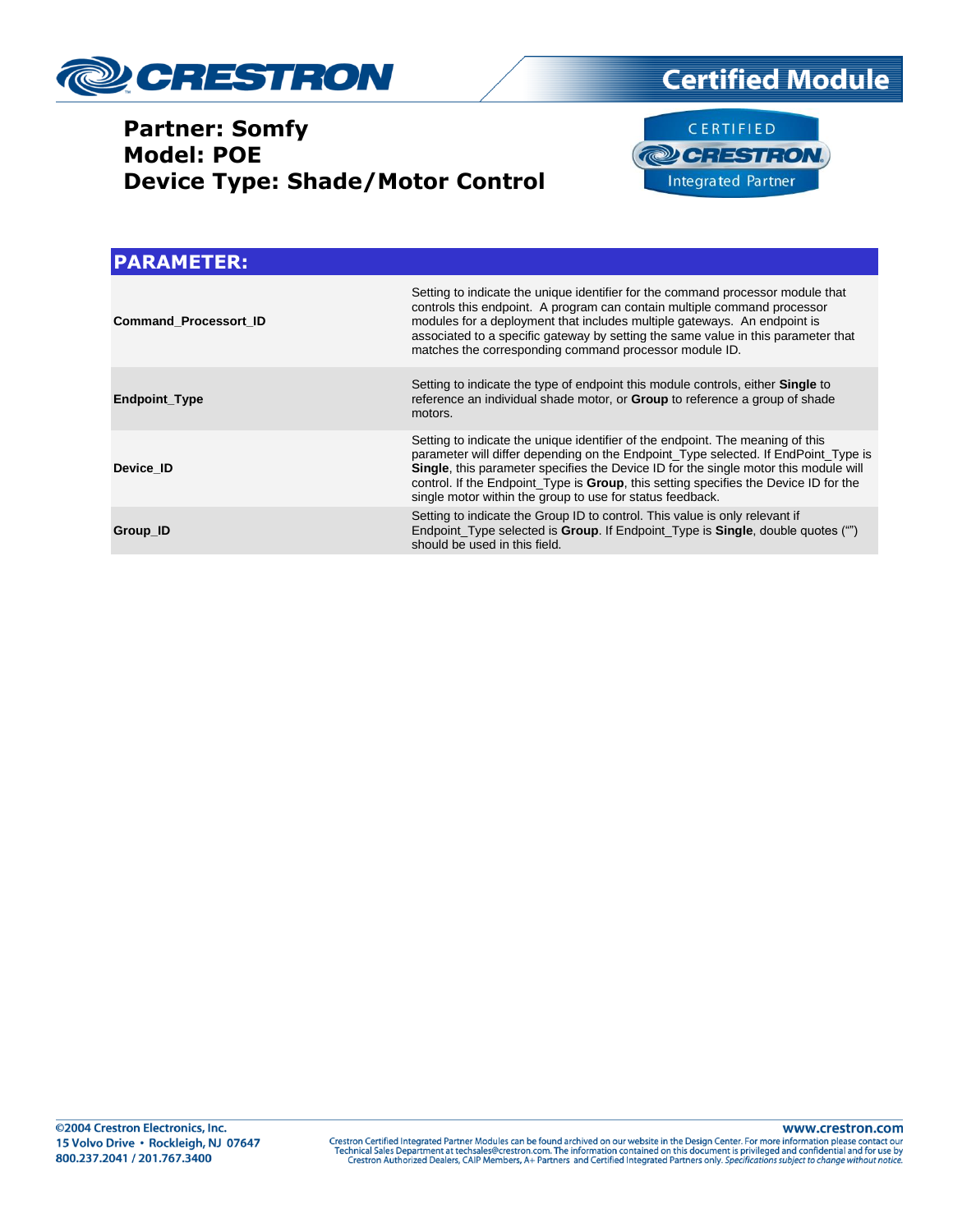



**Certified Module** 

| <b>CONTROL:</b>          |   |                                                                                                                                              |
|--------------------------|---|----------------------------------------------------------------------------------------------------------------------------------------------|
| <b>Endpoint Info</b>     | D | Pulse to request the endpoint ID for the single motor or group this module controls.                                                         |
| <b>Endpoint Position</b> | D | Pulse to request the position of the shade as a percentage of fully closed (down).                                                           |
| Move Up                  | D | Pulse to move the endpoint (single motor or group) upward. Motion stops when the<br>endpoint reaches the upper limit.                        |
| Move Down                | D | Pulse to move the endpoint (single motor or group) downward. Motion stops when<br>the endpoint reaches the lower limit.                      |
| <b>Move Stop</b>         | D | Pulse to stop movement of the endpoint.                                                                                                      |
| Move To                  | A | Specifies the position to move to as a percentage of fully closed (down). Range is 0<br>(fully open, or up), to 100 (fully closed, or down). |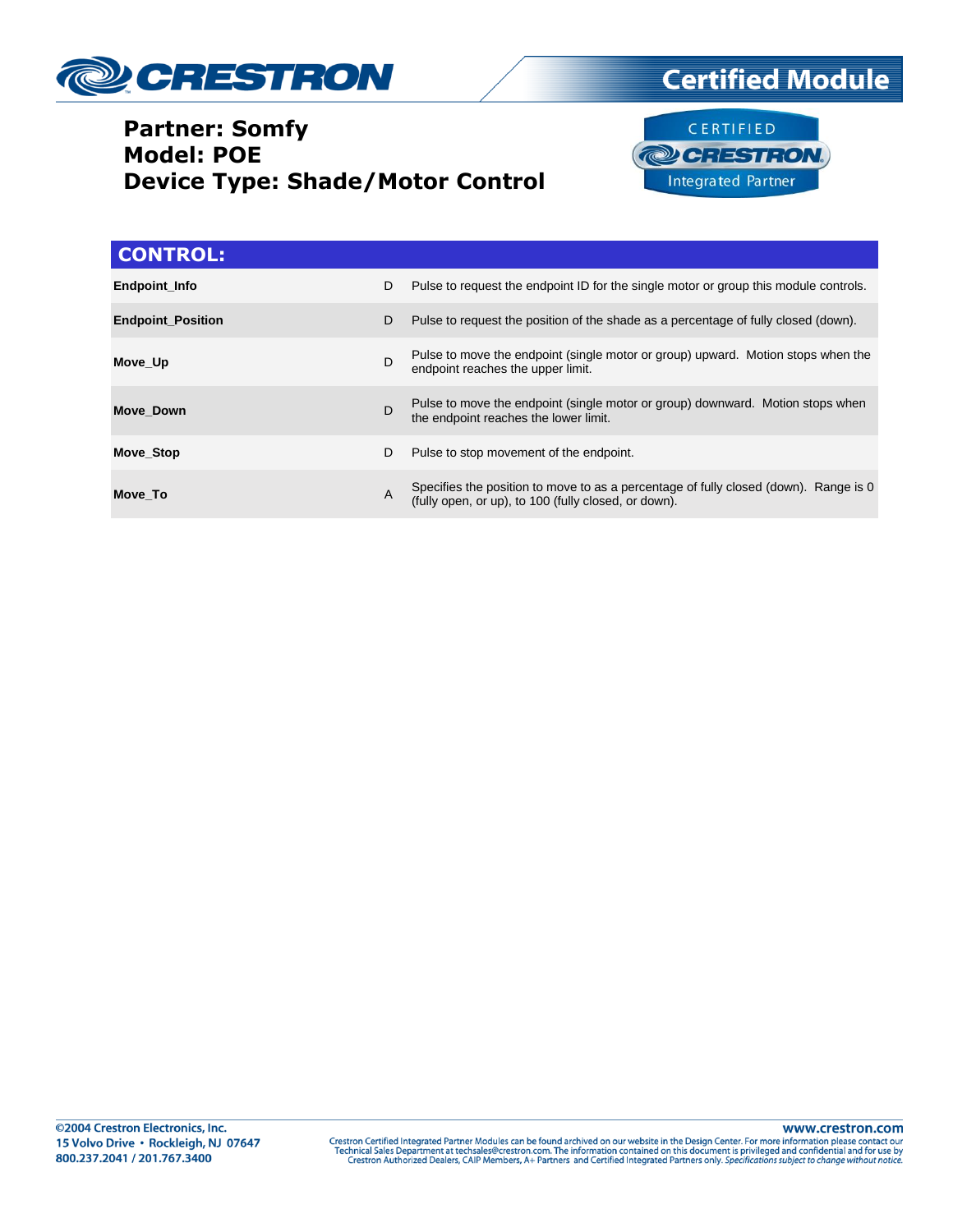





| <b>FEEDBACK:</b>        |              |                                                                                                                                                                                                                                                                                                                                                                                                                                       |
|-------------------------|--------------|---------------------------------------------------------------------------------------------------------------------------------------------------------------------------------------------------------------------------------------------------------------------------------------------------------------------------------------------------------------------------------------------------------------------------------------|
| Is Initialized          | D            | High when the state of the endpoint has been updated after initial connection. For a<br><b>Single</b> endpoint, this signal is high when the current position has been updated.<br>For a <b>Group</b> endpoint, this signal is high when the current position of the<br>representative single motor has been updated. The representative single motor for<br>the group is specified by the Device ID parameter (See Device ID above). |
| <b>Current Position</b> | $\mathsf{A}$ | Analog value specifies the current position of the endpoint. For a <b>Single</b> endpoint,<br>this signal specifies the current position of the single shade motor. For a <b>Group</b><br>endpoint, this signal specifies the current position of the representative single shade<br>motor. The representative single motor for the group is specified by the Device ID<br>parameter (See Device ID above).                           |
| <b>Endpoint Info\$</b>  | S.           | String value specifies the Device ID of the endpoint. For a <b>Single</b> endpoint, this<br>signal specifies the Device ID of the single shade motor and should match the<br>Device ID parameter field. For a <b>Group</b> endpoint, this signal specifies the Group ID<br>of the module.                                                                                                                                             |
| Error Message\$         | S            | String value returns any error message reported by the endpoint.                                                                                                                                                                                                                                                                                                                                                                      |